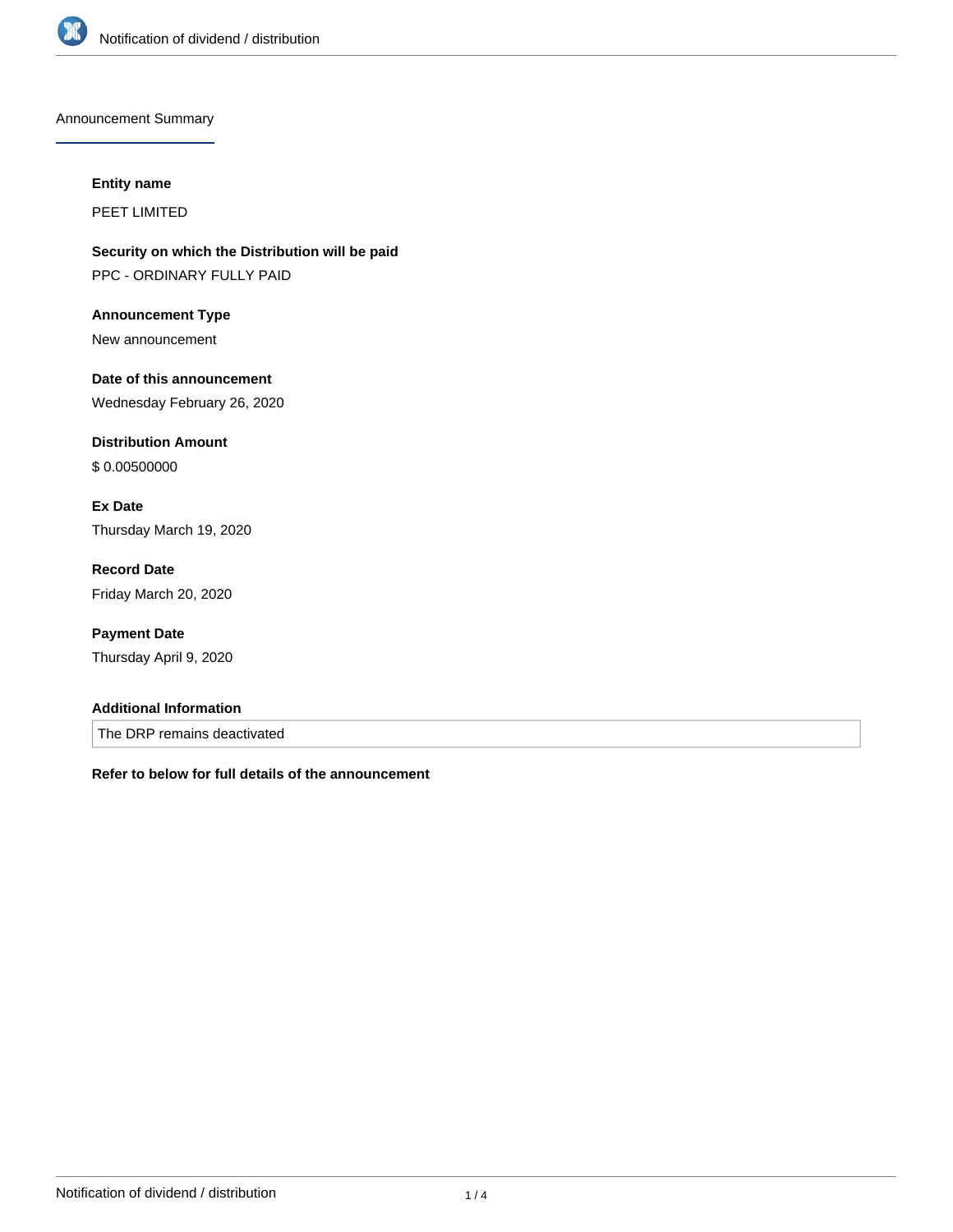

Announcement Details

Part 1 - Entity and announcement details

#### **1.1 Name of +Entity**

PEET LIMITED

**1.2 Registered Number Type ACN** 

**Registration Number**

008665834

**1.3 ASX issuer code** PPC

**1.4 The announcement is** New announcement

**1.5 Date of this announcement**

Wednesday February 26, 2020

**1.6 ASX +Security Code** PPC

**ASX +Security Description** ORDINARY FULLY PAID

Part 2A - All dividends/distributions basic details

**2A.1 Type of dividend/distribution ⊘** Ordinary

**2A.2 The Dividend/distribution:** relates to a period of six months

**2A.3 The dividend/distribution relates to the financial reporting or payment period ending ended/ending (date)** Tuesday December 31, 2019

**2A.4 +Record Date** Friday March 20, 2020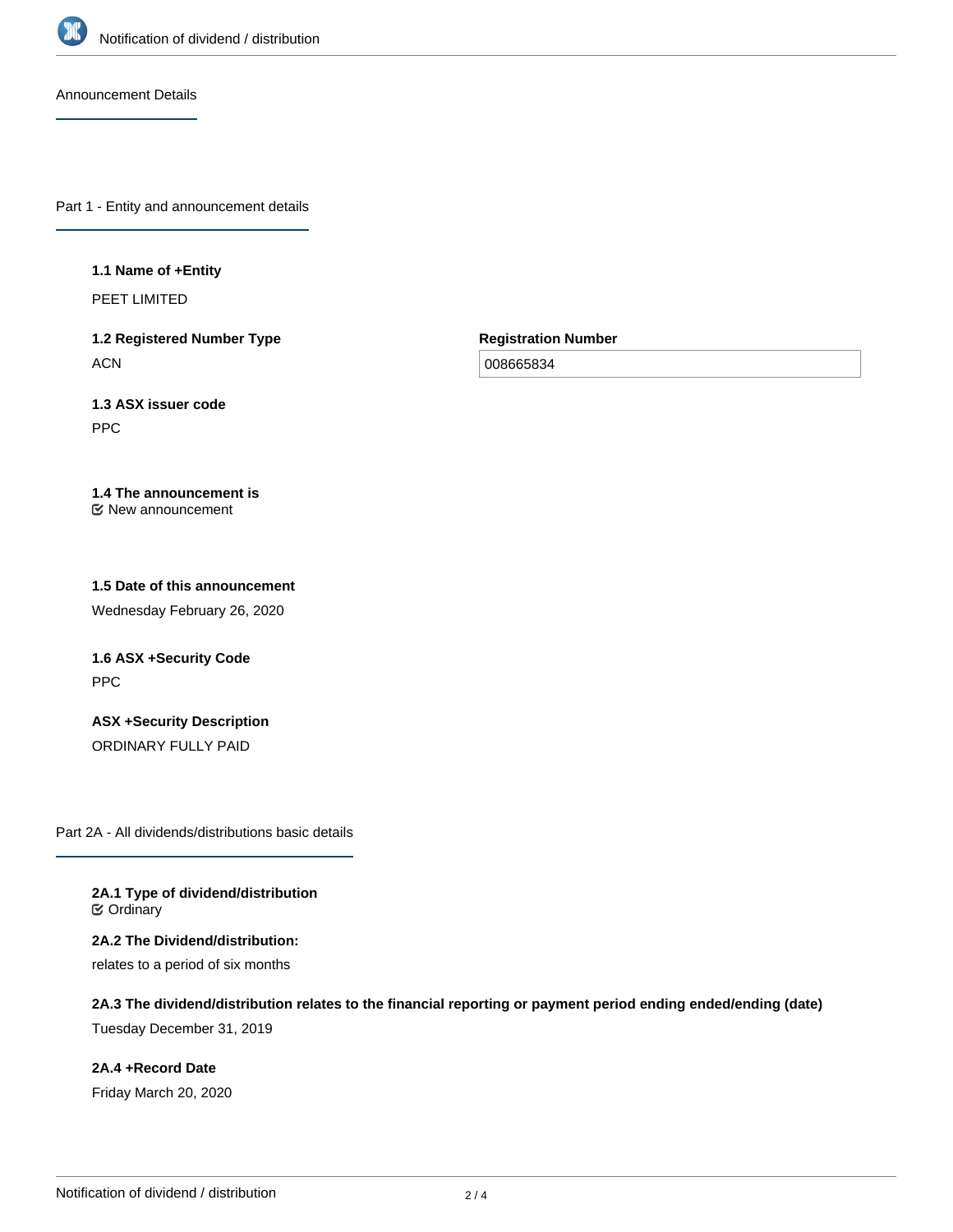

### **2A.5 Ex Date**

Thursday March 19, 2020

### **2A.6 Payment Date**

Thursday April 9, 2020

**2A.7 Are any of the below approvals required for the dividend/distribution before business day 0 of the timetable?**

- **•** Security holder approval
- **Court approval**
- **Lodgement of court order with +ASIC**
- **ACCC approval**
- **FIRB approval**
- **Another approval/condition external to the entity required before business day 0 of the timetable for the dividend/distribution.**

No

**2A.8 Currency in which the dividend/distribution is made ("primary currency")**

AUD - Australian Dollar

**2A.9 Total dividend/distribution payment amount per +security (in primary currency) for all dividends/distributions notified in this form**

\$ 0.00500000

**2A.10 Does the entity have arrangements relating to the currency in which the dividend/distribution is paid to securityholders that it wishes to disclose to the market?** No

**2A.11 Does the entity have a securities plan for dividends/distributions on this +security?** We have a Dividend/Distribution Reinvestment Plan (DRP)

**2A.11a If the +entity has a DRP, is the DRP applicable to this dividend/distribution?** No

**2A.12 Does the +entity have tax component information apart from franking?** No

Part 3A - Ordinary dividend/distribution

**3A.1 Is the ordinary dividend/distribution estimated at this time?** No

**3A.1b Ordinary Dividend/distribution amount per security**

\$ 0.00500000

**3A.1a Ordinary dividend/distribution estimated amount per +security**

\$